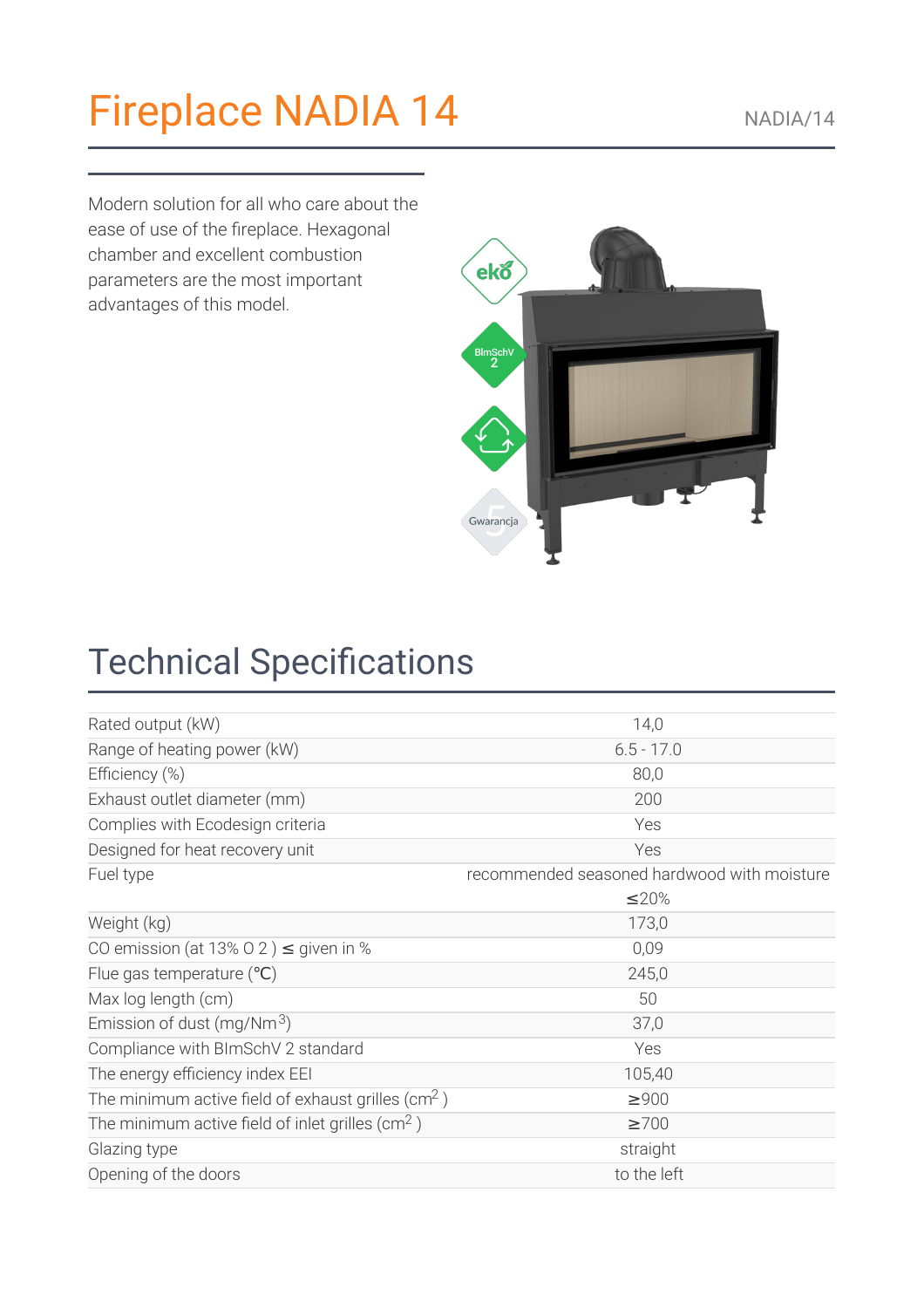| Material                            | steel     |
|-------------------------------------|-----------|
| Width (cm)                          | 97,90     |
| Height (cm)                         | 116,20    |
| Depth (cm)                          | 41,80     |
| External air inlet                  | Yes       |
| The liner of the combustion chamber | Yes       |
| Ashpan                              | <b>No</b> |
| Decorative printed glass            | Yes       |

### Features

#### **MAXIMUM USE OF ENERGY**

The body and the front of the insert are resistant to high temperatures thanks to the high quality steel used in production.

Efficient burning process & maintaining of temperature to keep the warmth for longer thanks to lining of combustion chamber with Acumotte - heat accumulating material which raises the temperature in the combustion chamber.

Combustion of fuel particles thanks to deflector, which extends the exhaust gas path.

Air supplied from outside only thanks to biult-in an external air inlet fi 125mm. Air adjustment with just one regulator which prevents from improper usage.

Triple air system of combustion chamber: primary air- directed to combustion plate; secondary air supplied by the holes located in the back wall. Additionally, the system of air clean glass has been applied (curtain air).

The cleanliness of combustion chamber thanks to hexagonal hearth.

#### **SAFETY AT THE HIGHEST LEVEL**

Perfect tightness thanks to the solid welds made in a noble gas shielding.

All steel elements are laser cut and bent on CNC bending machines.

Insert's front equipped with a heat resistant ceramics that withstands temperatures up to 800oC.

#### **ECOLOGICAL COMBUSTION**

The unit meets the requirements of**Ecodesign** standards and the restrictions of the**BImSchV 2** standard, which determines the maximum CO emission.

#### **CONVENIENT TO USE**

Grateless fireplace insert - full combustion on the dust what means that firewood burns into fine ash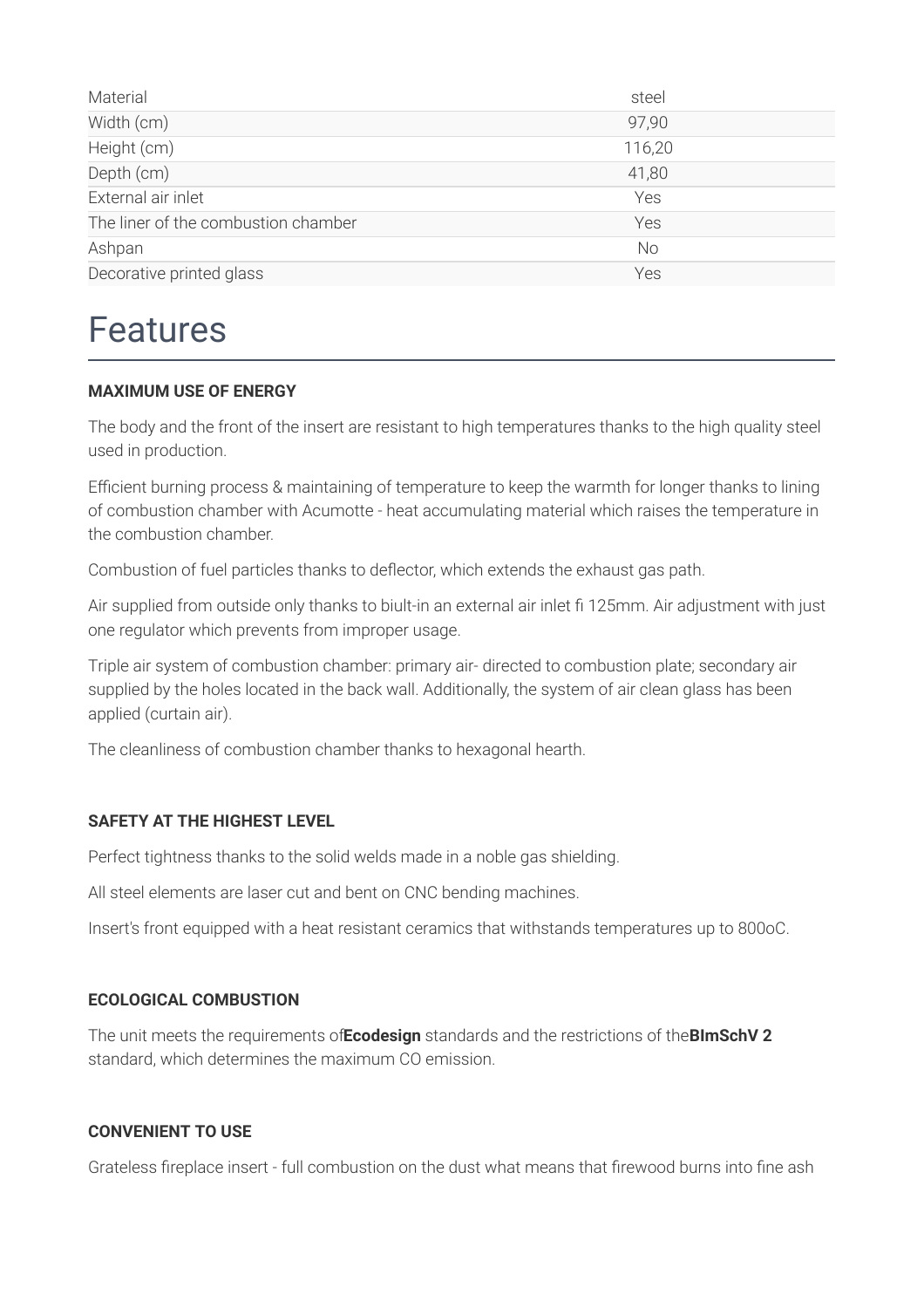at minimum amount. Obtained thermal energy from firewood is exploited to the maximum.

Reduced soot deposition through a system of pure glass (air curtain).

It can be used in a various mounting conditions thanks to adjustable legs and movable fumes outlet with 360 regulation.

Possibillity to change the direction of door opening from a standard right-hand opening to the lefthand opening.

#### **MODERN DESIGN**

Decorative, heat-resistant glass that can withstand temperatures up to 800oC. It gives a fireplace a modern and elegant look, visually enlarges the front of the insert.

Elegant and comfortable sliding handle.

5 year warranty.

### Technical drawing



### Additional options



Spring for door shutting NADIA LUCY

120,00 zł

Spring for door shutting - automatically closes the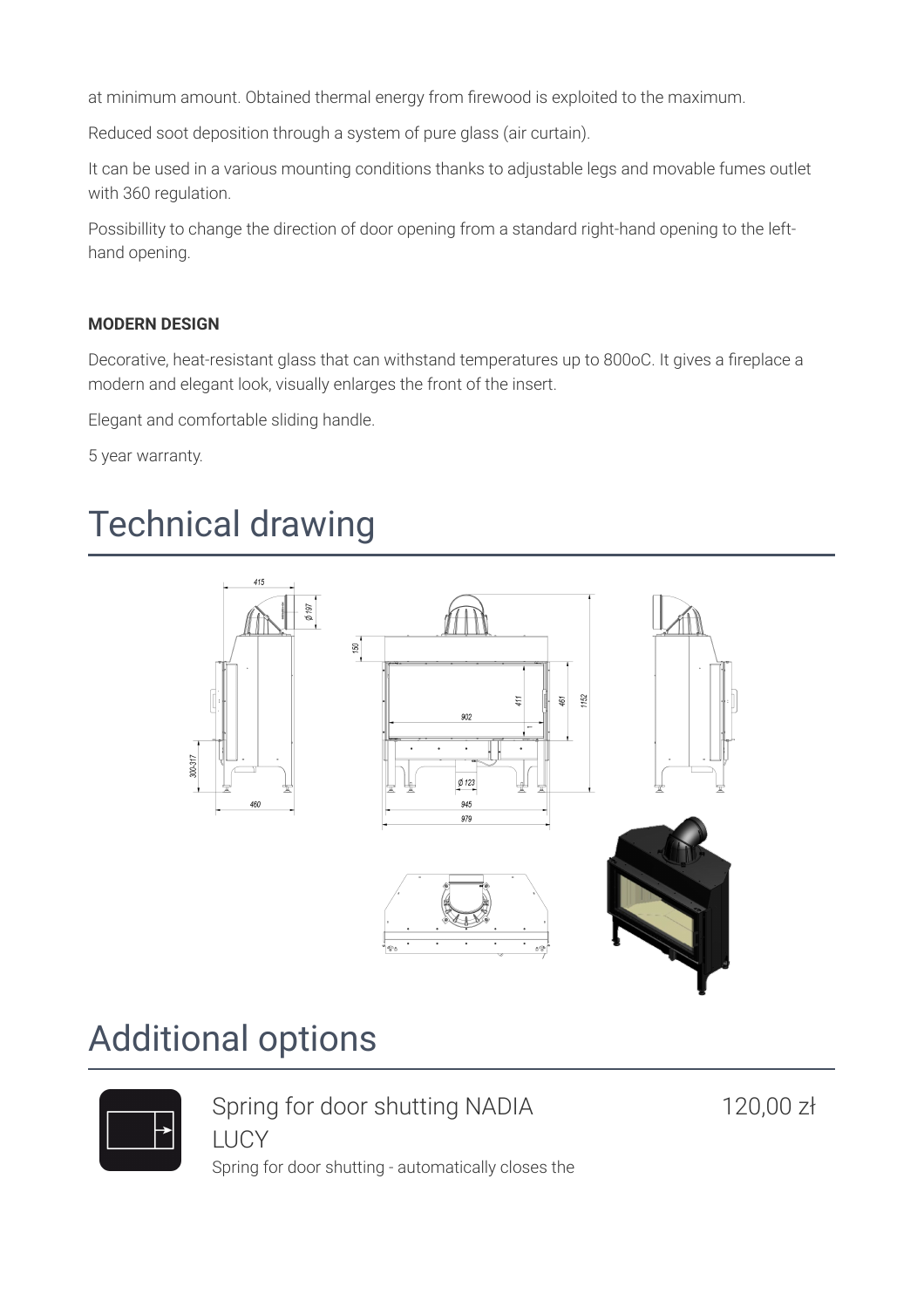door.



| Possibility of changing the doors<br>Possibility of changing the doors from the<br>standard, right hand side position to the other side.                                                               | $200,00$ zł           |
|--------------------------------------------------------------------------------------------------------------------------------------------------------------------------------------------------------|-----------------------|
| Steel frame for NADIA 14 (standard<br>- left hand)<br>Modern steel decorative frame for the fireplace<br>insert Nadia 14 with a straight front and standard -<br>left hand openning.                   | $500,00$ zł           |
| Steel frame for NADIA 14 (right<br>hand)<br>Modern steel decorative frame for the fireplace<br>insert Nadia 10 with a straight front and standard -<br>right hand openning (hinges on the right side). | $500,00$ zł           |
| Podstawa pod wkład NADIA<br>Nogi pod wkład NADIA umożliwiają stabilne i<br>bezproblemowe ustawienie wkładu kominkowego,<br>możliwość regulacji wysokości.                                              | 123,00 z <sub>t</sub> |
| Steel pipe 200/1m<br>Exhaust pipe designed for connecting wood-fired<br>fireplace inserts an the existing flue pipes.                                                                                  | 99,00 zł              |
| Steel pipe 200/0.5m<br>Exhaust pipe designed for connecting wood-fired<br>fireplace inserts an the existing flue pipes.                                                                                | $68,00$ zł            |
| Movable elbow 200/90<br>Adjustable elbow up to 90°, 3-segment, diameter:<br>200 mm.                                                                                                                    | 98,00 zł              |
| The passage from the pipe system<br>Ø 200                                                                                                                                                              | 119,00 zł             |

The passage from the pipe system to the ceramic